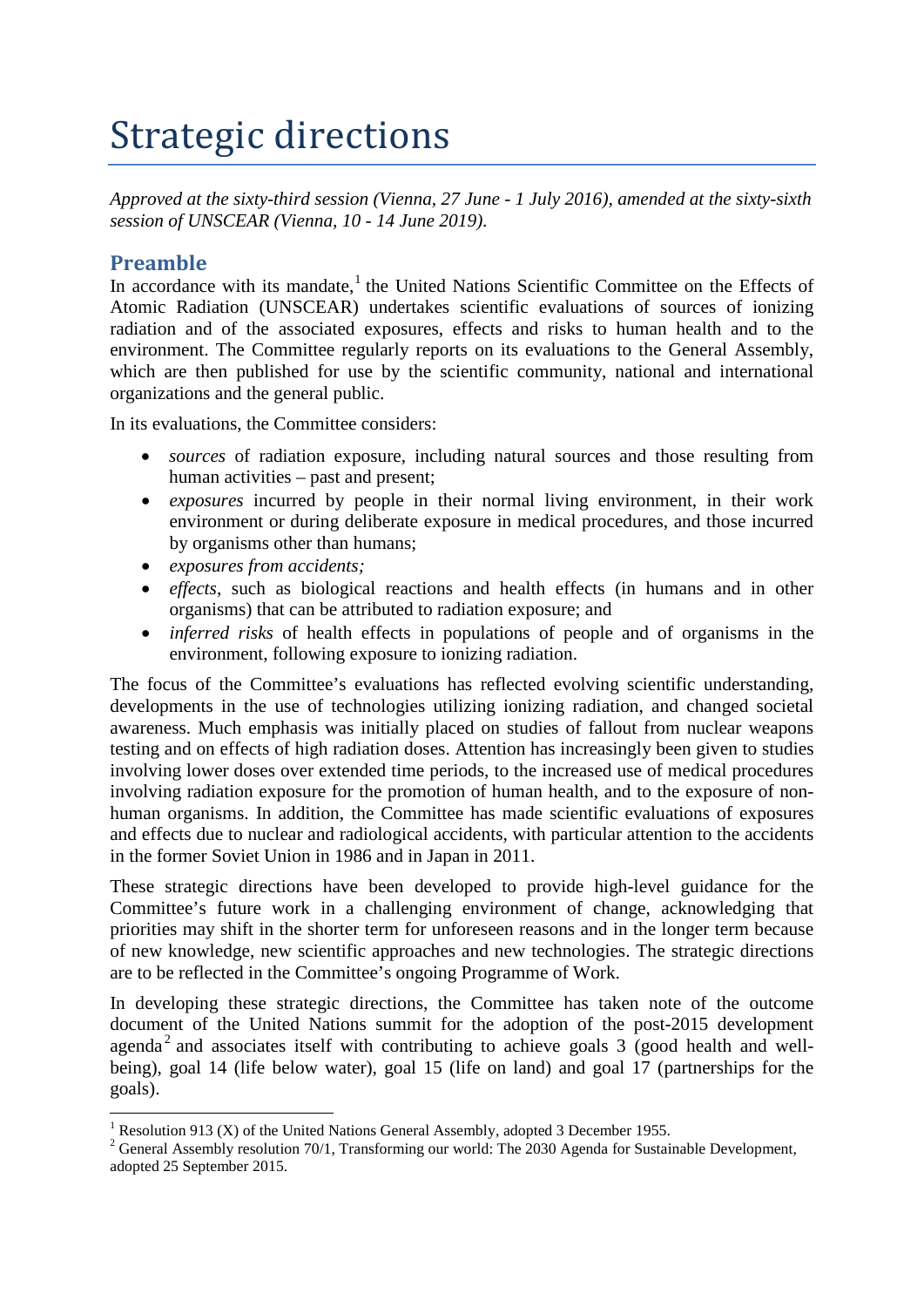This Strategic Directions document outlines:

- scientific priorities for the next decade; and,
- strategies that support the delivery of scientific evaluations that are of high quality, robust, unbiased and transparent.

## **Scientific priorities**

Beyond the current programme of work, the Committee envisages that the scientific community's understanding of sources, exposures, effects and risks will benefit from giving priority to the following scientific areas:

*Sources and exposure: Improved mapping and evaluation of levels of exposure of people to sources of ionizing radiation in everyday life, in their occupational environment, when undergoing medical procedures, and resulting from accidents.*

The Committee will collate and evaluate up-to-date data on exposures and their trends from a wide range of geographical areas with differing demographic, health and other characteristics.

*Mechanisms of radiation actions and biological reactions: Improved understanding of mechanisms of radiation actions and reactions at all biological levels from the molecular to the population level.*

The Committee will collate and evaluate cutting-edge research in radiation biology and adopt a systems-based approach to understanding mechanisms and interactions at the sub-cellular, cellular and tissue levels. This applies to the entire range of conditions people and non-human organisms are – or may be – incurring from exposure to ionizing radiation.

*Health and environmental effects, and inferred risks: Evidence on health effects—in particular in the low dose range and from chronic exposure—relating both to cancers and non-cancer diseases, and sound estimates of the health implications for populations following radiation exposure.*

The Committee will collate and evaluate information such as epidemiological data, in particular for the low dose range and for long-term low-dose-rate exposure, and analyse data from research on mechanisms of biological reactions at such exposures. The Committee will pursue innovative approaches to integrate radiobiological and epidemiological research, to enhance the understanding of *(a)* radiation-induced health effects and associated inferred risks related to the induction of cancer, non-cancer effects, and hereditary disease; and *(b)* of environmental effects. Attention will be given to individual-related factors affecting the incidence of such effects, including age, sex, lifestyle, genetic or familial predisposition and health status.

## **Strategies**

#### *Sustain scientific expertise*

The quality and impact of the Committee's evaluations depend on sustained high levels of scientific competence and integrity among contributors to the evaluations, within national delegations and among observers. It is incumbent on State members to nominate and provide support for delegation members with high level of relevant expertise and with the attributes of scientific leadership required to support and lead the Committee. The Committee will endeavour to regularly revise its Programme of Work as appropriate and project expertise needs accordingly.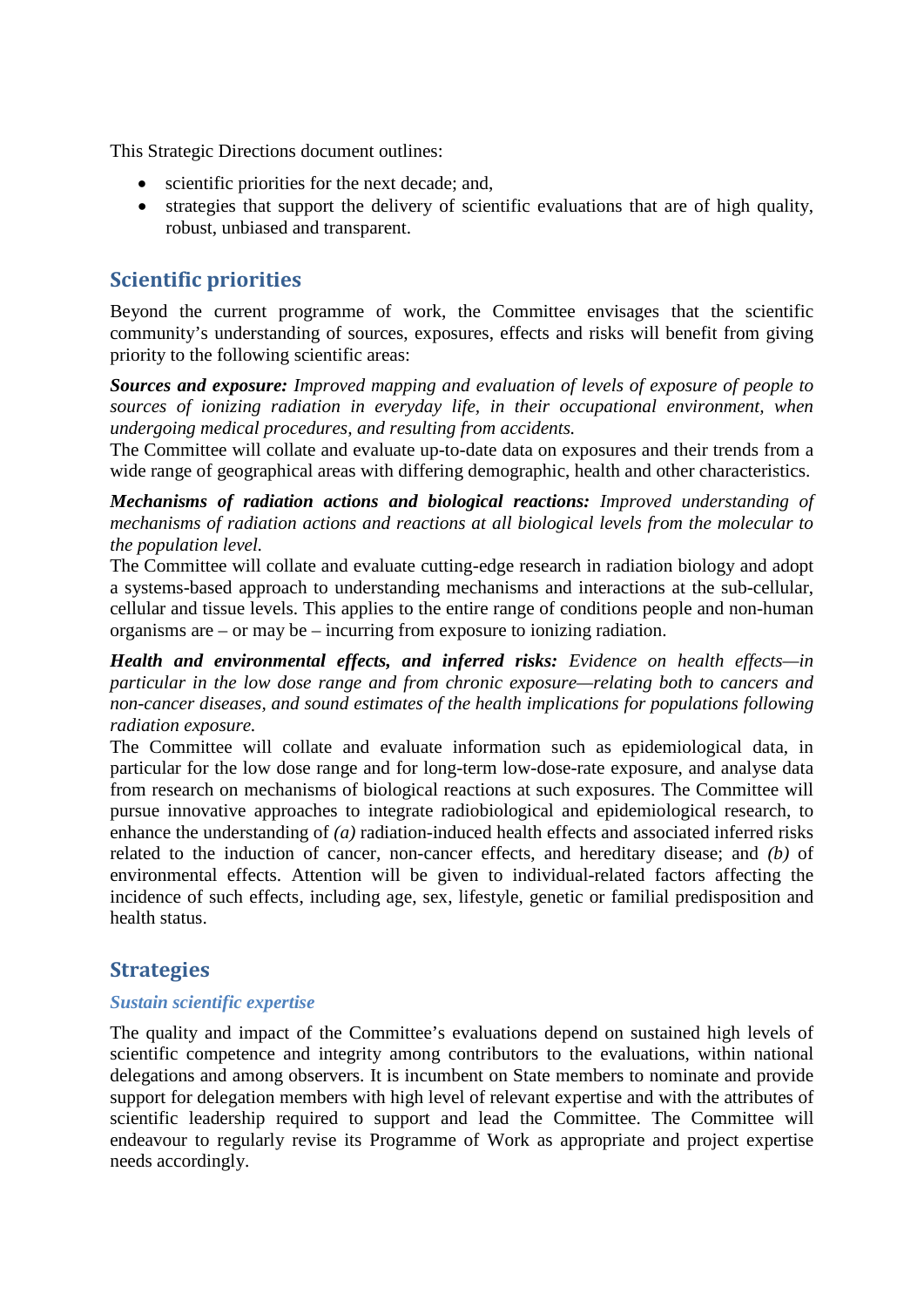Geographic diversity may benefit the evaluations through specific insight on sources, exposure pathways and analysis. A carefully managed membership, while being mindful of the constraints imposed by resources and the size of the secretariat, and a long-term plan for membership, contribute to maintaining the scientific vigour of the Committee.<sup>[3](#page-2-0)</sup> The Committee recognises the importance of inclusiveness of all State members, inter alia, in implementing strategies, as well as any future deliberations and scientific documents produced. Thus, the Committee welcomes the procedures established by the General Assembly for possible further increases in the membership.<sup>[4](#page-2-1)</sup>

### *Optimize working arrangements for the scientific evaluations*

Keeping pace with scientific developments presents an ever-increasing challenge for the scientific community generally as well as for the Committee. The yearly sessions for the entire Committee, and inter-sessional work involving consultants and some delegation members, could be supplemented with working groups that maintain an ongoing monitoring and review of certain subject areas. Their function would be to monitor emerging science in the relevant subjects, to generally support collation and evaluation of relevant data and their quality according to agreed protocols, foster the conduct of systematic reviews of specific topics, and scrutinize the results. Two working groups could be envisaged by 2019:

One that supports the *collation and analysis of data on sources and exposure,* with a broad membership covering geographical aspects as well as a wide range of professions and practices where people may be occupationally exposed. Developing innovative approaches to electronic data submission/collection and having effective working arrangements with other bodies that collate relevant data will be important.

Another that supports the Committee's work on *health and environmental effects and risks*, with a membership more limited to those countries with significant expertise in these areas. The group<sup>[5](#page-2-2)</sup> aims to address the important challenge of 'bridging the gap' between the information that relates to radiation biology on the one hand, and health effects as studied in epidemiology or environmental science on the other.

#### *Communicate and disseminate the Committee's evaluations*

The Committee will, to the extent possible and within its means, be transparent in its deliberations, and strive to make its scientific evaluations available to decision-makers and the wider community.

In addition to reporting, the Scientific Committee's findings to the General Assembly, the United Nations Environment Programme, through the Committee's secretariat, will continue to disseminate the findings of the Committee to the scientific community and the public.

The Committee will foster presentations of its scientific evaluations in a manner that attracts readers without compromising the scientific rigour and integrity, such as producing summaries (e.g. information sheets), making presentations at international conferences and other fora, utilizing social networks and—to the extent possible—engaging in direct dialogue with interested parties including the media and the public.

<span id="page-2-2"></span>

<span id="page-2-1"></span><span id="page-2-0"></span><sup>&</sup>lt;sup>3</sup> See A/69/350.<br>
<sup>4</sup> See paragraph 21 of resolution A/RES/73/261.<br>
<sup>5</sup> Established at the sixty-fifth session (11–14 June 2018).